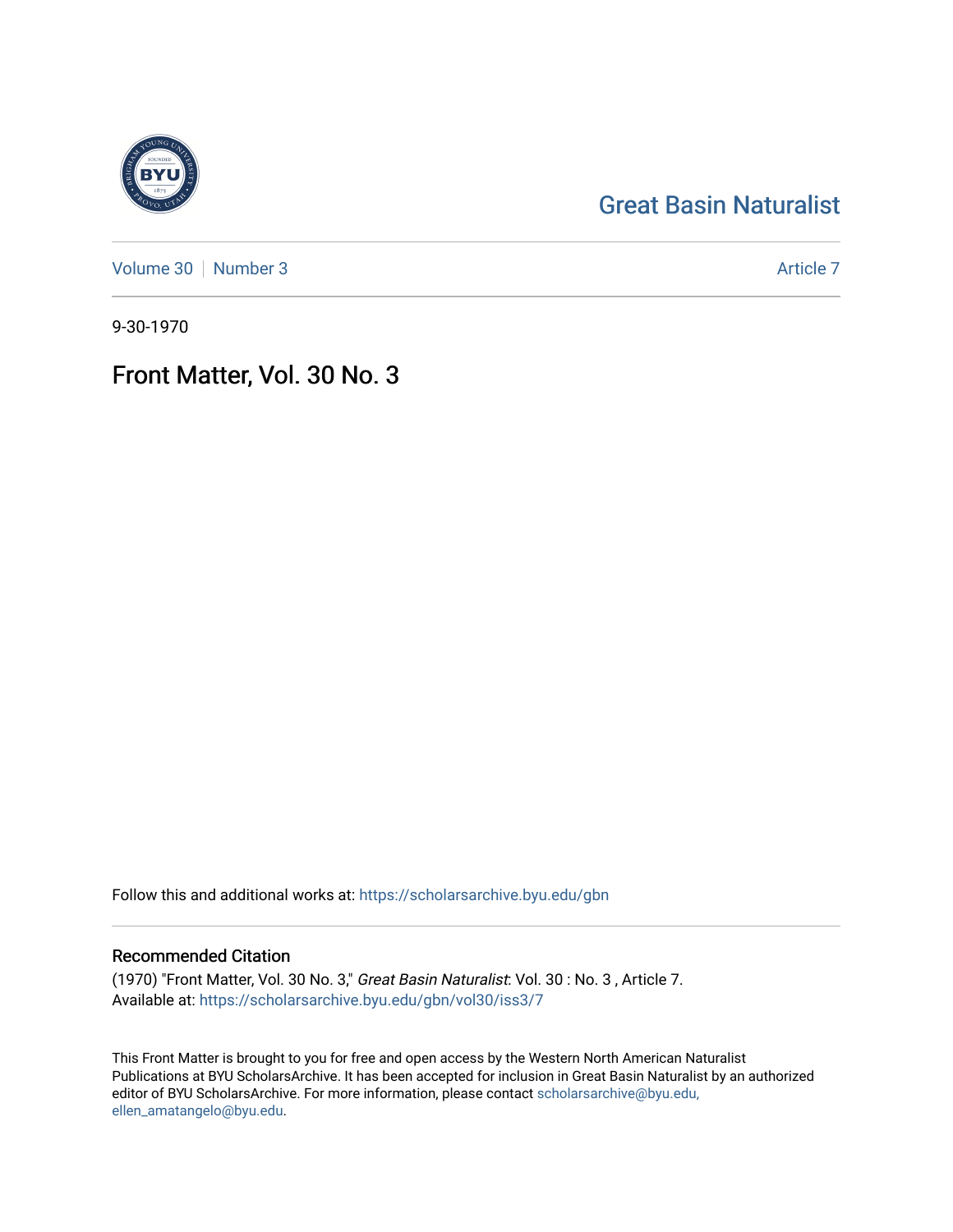Volume XXX, No. 3 September 30, 1970

# **The**

# **Great Basin** naunang



PUBLISHED BY **BRIGHAM YOUNG UNIVERSITY**